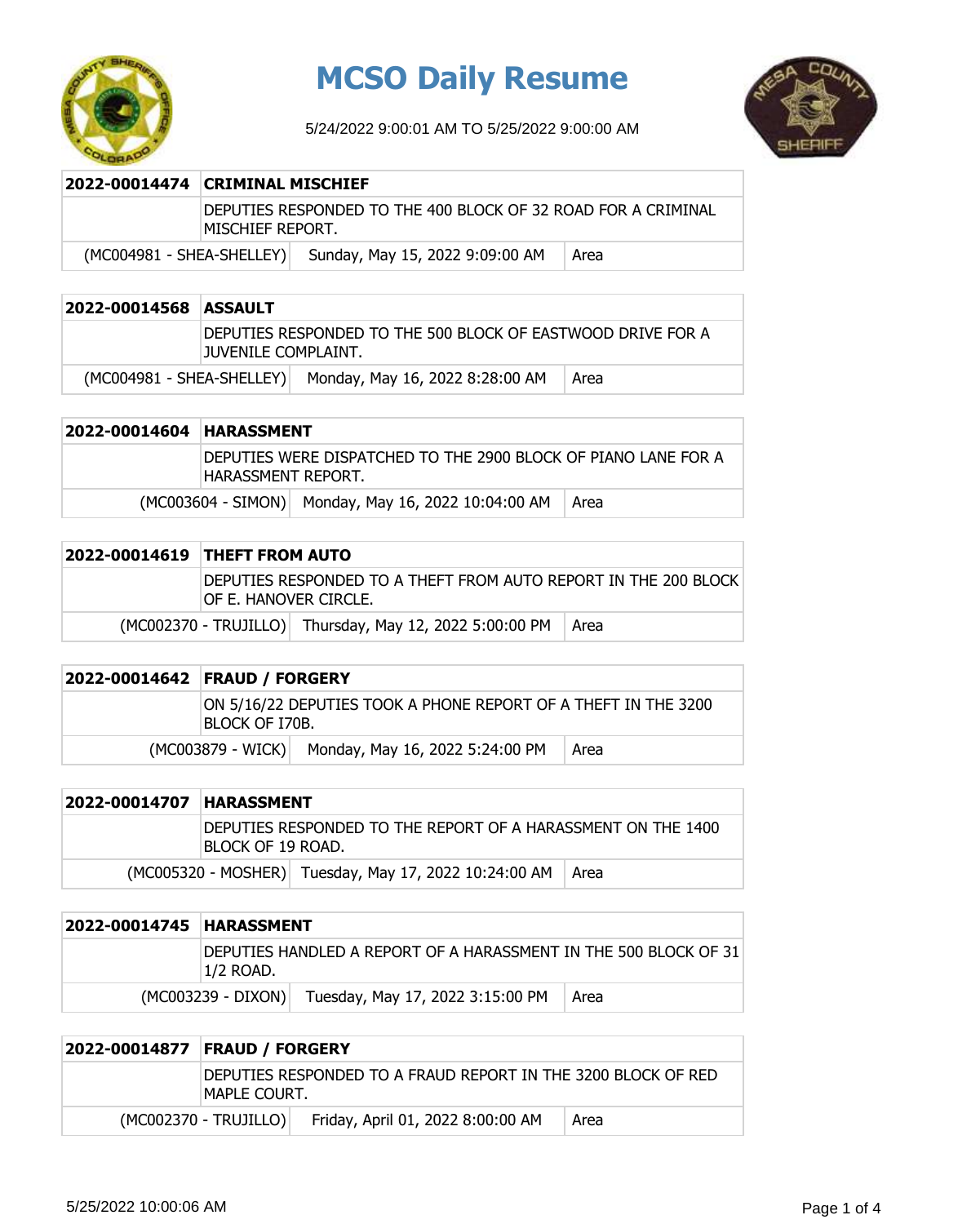| 2022-00014965 OTHER OFFENSE                                                              |                                                           |        |
|------------------------------------------------------------------------------------------|-----------------------------------------------------------|--------|
| DEPUTIES RESPONDED TO AN ABUSE / THEFT REPORT IN THE 3000 BLOCK<br>IOF BOOKCLIFF AVENUE. |                                                           |        |
|                                                                                          | (MC002370 - TRUJILLO) Thursday, April 21, 2022 8:00:00 AM | ∣ Area |

| 2022-00015034 ASSAULT |                                                                                                |                                                         |        |
|-----------------------|------------------------------------------------------------------------------------------------|---------------------------------------------------------|--------|
|                       | IDEPUTIES RESPONDED TO AN ASSAULT IN THE AREA OF 32 ROAD AND E<br>IROAD. A REPORT WAS WRITTEN. |                                                         |        |
|                       |                                                                                                | (MC005132 - ANDERSON) Thursday, May 19, 2022 3:51:00 PM | l Area |

| 2022-00015042 CRIMINAL MISCHIEF |                                                                                                                         |        |
|---------------------------------|-------------------------------------------------------------------------------------------------------------------------|--------|
|                                 | DEPUTIES WERE DISPATCHED TO A REPORT OF A VANDALISM IN THE 3200<br>BLOCK OF MORNING DEW AVENUE. A REPORT WAS GENERATED. |        |
|                                 | (MC004329 - MEENS) Thursday, May 19, 2022 7:10:00 PM                                                                    | l Area |

| 2022-00015121 THEFT |                                                                                  |                                                         |        |
|---------------------|----------------------------------------------------------------------------------|---------------------------------------------------------|--------|
|                     | ON 5/20/2022 DEPUTIES TOOK A REPORT OF A THEFT FROM THE 400<br>BLOCK OF BING ST. |                                                         |        |
|                     |                                                                                  | (MC004373 - NEQUETTE) Thursday, May 19, 2022 5:30:00 PM | l Area |

| 2022-00015164 DUI |                                                                                                                        |      |
|-------------------|------------------------------------------------------------------------------------------------------------------------|------|
|                   | MEGAN WILLIAMS, 45, WAS ISSUED A SUMMONS FOR DRIVING UNDER THE<br>INFLUENCE OF ALCOHOL IN THE 400BLOCK OF E SCENIC DR. |      |
|                   | Friday, May 20, 2022 6:23:00 PM<br>(MC004075 - REASONER)                                                               | Area |

| 2022-00015279 ISEX OFFENSE |                                                                                                                    |  |
|----------------------------|--------------------------------------------------------------------------------------------------------------------|--|
|                            | IDEPUTIES RESPONDED TO THE 3000 BLOCK OF MEADOWVALE WAY IN<br>IREFERENCE TO A SEX OFFENSE. THIS CASE REMAINS OPEN. |  |
|                            | (MC004745 - URBIN) Saturday, May 21, 2022 7:36:00 PM<br>l Area                                                     |  |

| 2022-00015323 CRIMINAL MISCHIEF                                                          |                                                         |      |
|------------------------------------------------------------------------------------------|---------------------------------------------------------|------|
| DEPUTIES TOOK A REPORT OF A VANDALISM FROM THE 400 BLOCK OF<br>ITOPAS DR IN MESA COUNTY. |                                                         |      |
|                                                                                          | (MC004373 - NEQUETTE) Saturday, May 21, 2022 7:00:00 AM | Area |

| 2022-00015426 RESTRAINING ORD VIOL |                                                                                                                        |        |
|------------------------------------|------------------------------------------------------------------------------------------------------------------------|--------|
|                                    | DEPUTIES WERE DISPATCHED TO THE 2800 BLOCK OF NEWPORT CIRCLE<br>FOR A RESTRAINING ORDER VIOLATION. A REPORT WAS TAKEN. |        |
|                                    | (MC004981 - SHEA-SHELLEY) Monday, May 23, 2022 10:26:00 AM                                                             | - Area |

| 2022-00015431  ASSAULT |                                                                                          |                                                       |      |
|------------------------|------------------------------------------------------------------------------------------|-------------------------------------------------------|------|
|                        | DEPUTIES WERE DISPATCHED TO THE 1800 BLOCK OF 45 1/2 ROAD FOR A<br>REPORT OF AN ASSAULT. |                                                       |      |
|                        |                                                                                          | (MC003148 - HUISJEN) Monday, May 23, 2022 11:11:00 AM | Area |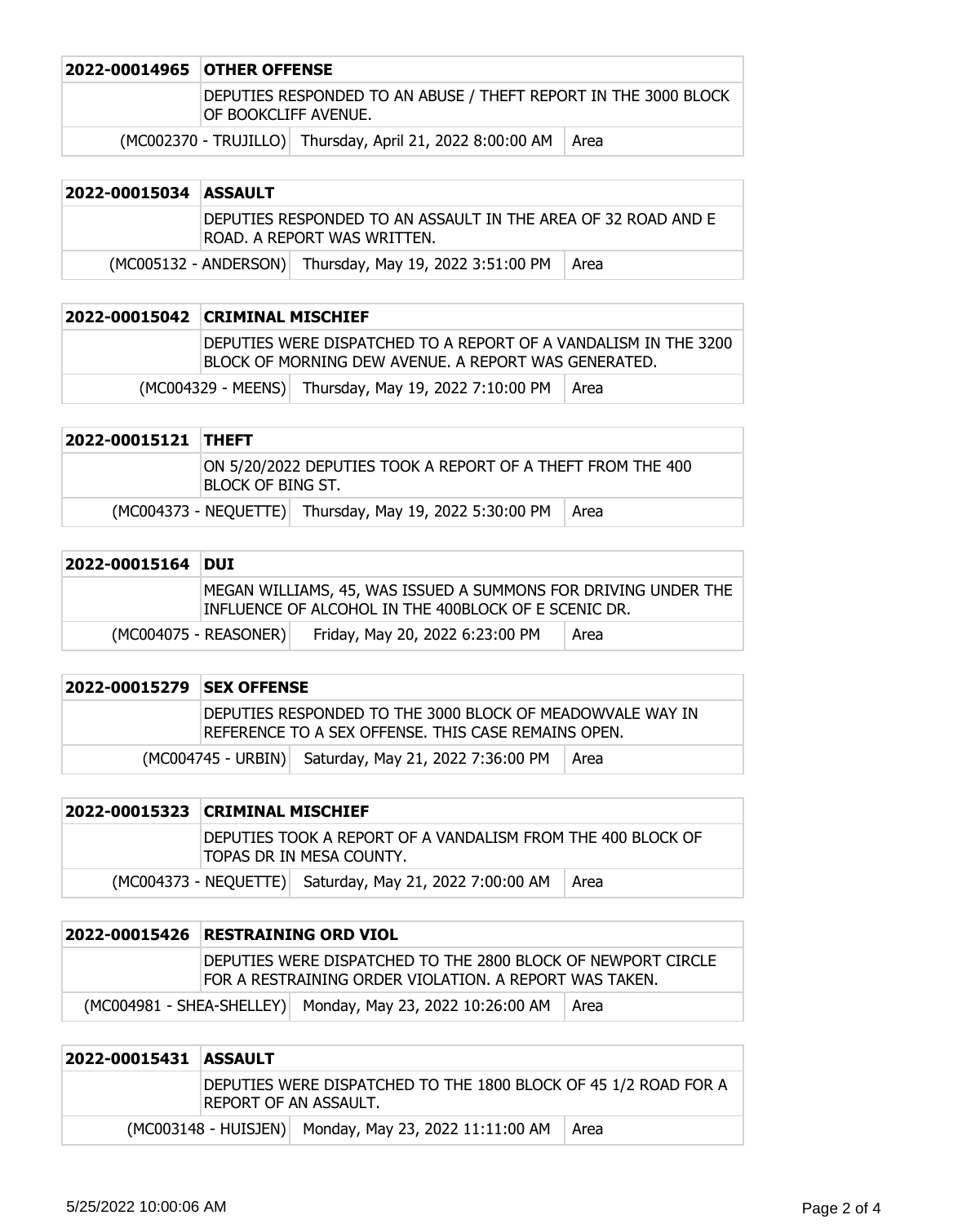| 2022-00015437 | <b>HARASSMENT</b> |                                                                                                 |      |
|---------------|-------------------|-------------------------------------------------------------------------------------------------|------|
|               |                   | IDEPUTIES RESPONDED TO A HARASSMENT REPORT THAT OCCURRED IN<br>THE 2800 BLOCK OF OXFORD AVENUE. |      |
|               |                   | (MC002370 - TRUJILLO) Saturday, May 21, 2022 8:00:00 AM                                         | Area |

| 2022-00015439 ASSAULT |                                                                                                |      |
|-----------------------|------------------------------------------------------------------------------------------------|------|
|                       | IDEPUTIES RESPONDED TO THE 2900 BLOCK OF PARKWAY DRIVE FOR AN<br>IASSAULT. A REPORT WAS TAKEN. |      |
|                       | (MC004981 - SHEA-SHELLEY) Monday, May 23, 2022 12:16:00 PM                                     | Area |

| 2022-00015446 CIVIL |                                                                                                                                                                                            |
|---------------------|--------------------------------------------------------------------------------------------------------------------------------------------------------------------------------------------|
|                     | Eviction completed on an unoccupied mobile home located on the 580 block<br>of 25 1/2 Road. The mobile home was secured on site for storage and<br>removal, with its contents left inside. |
|                     | (MC001924 - MELCHIOR) Monday, May 23, 2022 12:44:00 PM<br>Area                                                                                                                             |

| 2022-00015454 LOST / FOUND PROPERTY                                                      |                                                     |      |
|------------------------------------------------------------------------------------------|-----------------------------------------------------|------|
| DEPUTIES RECIVED A REPORT OF A LOST LICENSE PLATE IN THE 3000<br>BLOCK OF BOOKSLIFT AVE. |                                                     |      |
|                                                                                          | (MC005320 - MOSHER) Sunday, May 22, 2022 8:30:00 AM | Area |

| 2022-00015458 FRAUD / FORGERY |                                                                                                                 |                                                     |      |
|-------------------------------|-----------------------------------------------------------------------------------------------------------------|-----------------------------------------------------|------|
|                               | IMCSO DEPUITES RESPONDED TO THE 3000 BLOCK OF PATTERSON ROAD<br>IFOR A FRAUD. JAKE SPECHT WAS ISSUED A SUMMONS. |                                                     |      |
|                               |                                                                                                                 | (MC003021 - HARPER) Monday, May 23, 2022 2:28:00 PM | Area |

| 2022-00015476 DEATH INVESTIGATION |                                 |      |
|-----------------------------------|---------------------------------|------|
|                                   |                                 |      |
| (MC003760 - ROLBIECKI)            | Monday, May 23, 2022 4:48:00 PM | Area |

|                         | 2022-00015491 ANIMAL COMPLAINT                                                                                          |
|-------------------------|-------------------------------------------------------------------------------------------------------------------------|
|                         | On 05/23/22, deputies took a report of a suspicious incident at Loma<br>Livestock, LLC. The case is being investigated. |
| (MC002090 - CANNIZZARO) | Friday, April 29, 2022 8:00:00 AM<br>Area                                                                               |

| 2022-00015512 TRESPASS |                     |                                                                                            |      |
|------------------------|---------------------|--------------------------------------------------------------------------------------------|------|
|                        |                     | DEPUTIES RESPONDED TO A TRESPASS OCCURRING IN THE 3200 BLOCK OF<br>I-70B (MESA COUNTY,CO). |      |
|                        | (MC004193 - WORLEY) | Monday, May 23, 2022 9:07:00 PM                                                            | Area |

| 2022-00015534 DRUG VIOLATION |                                                                                                                            |        |
|------------------------------|----------------------------------------------------------------------------------------------------------------------------|--------|
|                              | ON TUESDAY, 05/24/22, DONNIE POWELL, AGE 29, WAS ARRESTED IN THE<br>500 BLOCK OF 32 ROAD FOR ILLEGAL NARCOTICS POSSESSION. |        |
|                              | (MC003368 - JONES) Tuesday, May 24, 2022 1:47:00 AM                                                                        | l Area |